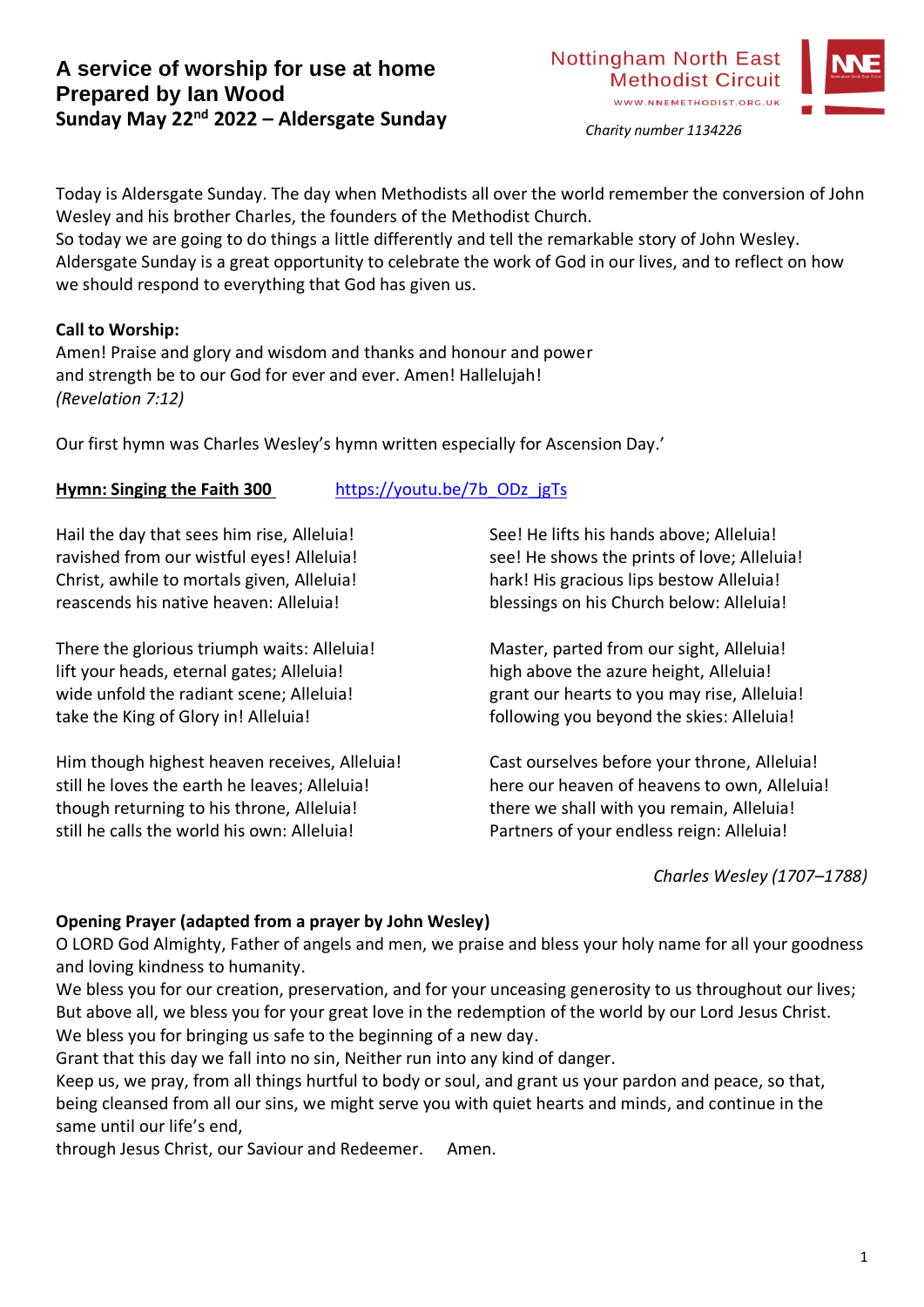## **Prayer**

O God, seeing as there is in Christ Jesus an infinite fullness of all that we can want or desire, may we all receive from him, grace upon grace; grace to pardon our sins, and subdue our iniquities; to justify our persons and to sanctify our souls; and to complete that holy change, that renewal of our hearts, which will enable us to be transformed into the blessed image in which you created us. O make us all acceptable to be partakers of the inheritance of your saints in light. In Jesus' Name, Amen.

## **Psalm 130**

<sup>1</sup> Out of the depths I cry to you, O LORD.

## <sup>2</sup> Lord, hear my voice!

Let your ears be attentive

to the voice of my supplications!

- 3 If you, O LORD, should mark iniquities, Lord, who could stand?
- <sup>4</sup> But there is forgiveness with you, so that you may be revered.
- 5 I wait for the LORD; my soul waits, and in his word I hope;

# **Aldersgate Sunday**: The Story of John Wesley **Story One: A Brand Plucked from the burning**

 $6$  my soul waits for the Lord

- more than those who watch for the morning, more than those who watch for the morning.
- <sup>7</sup>O Israel, hope in the LORD! For with the LORD there is steadfast love, and with him is great power to redeem.
- <sup>8</sup> It is he who will redeem Israel from all its iniquities.

The story begins in 1703, the 28<sup>th of</sup> June to be precise, when John Wesley was born, or young 'Jacky' as he was known by the family. John's father Samuel was Rector of a place called Epworth, then a remote spot in Lincolnshire. John was one of 19 children in the family and life was not that easy for the family. It was said that Susannah, John's mother, was very beautiful, but some said she was also very harsh. Bringing up 19 children at that time must have been very hard and she needed to be a disciplined person. The family didn't have much money and in fact two years after John was born his father, Samuel was thrown into debtors' prison in Lincoln Castle. Samuel was a very loyal father, but struggled all his life to keep out of debt. So much of the children's early learning and development of faith and character came from their remarkable mother. His mother was also his teacher and taught the family and other children in their home in Epworth.

I

in 1710 she wrote to one of her pupils, Sukey:

'The main thing now to be done is, to lay a good foundation, that you may act upon principles, and be always able to satisfy yourself, and give a good reason to others for the faith that is in you- for anyone who makes a profession of religion, only because it is the

custom of the country in which they live or because their parents do so... will never be able to stand in the day of temptation.'

John was six years old when a disaster nearly ended his life. All were asleep in the house when suddenly there were heard cries of 'Fire! Fire!'. Old Samuel stirred himself from his slumber and realised that the thatched roof was on fire. The children were called, and the nurse grabbed Charles and all the other children got out of every door and window to safety. But young Jacky slept on, unaware of the fire that was by now raging. Once the family had assembled outside they realised the horrible truth, Jacky, who was by now at the upstairs window calling out for help, but at the same time, I suspect, making his peace with his maker as he was sure he would not survive. There was no time to fetch a ladder, but one of the villagers saw the problem, bravely ran to the side of the house, another stood on his shoulders and managed to grab John and bring him safely down. The next moment the roof fell in and the house burnt to the ground. In later life, John Wesley reflected on this event and described himself as a 'a brand plucked from the burning'.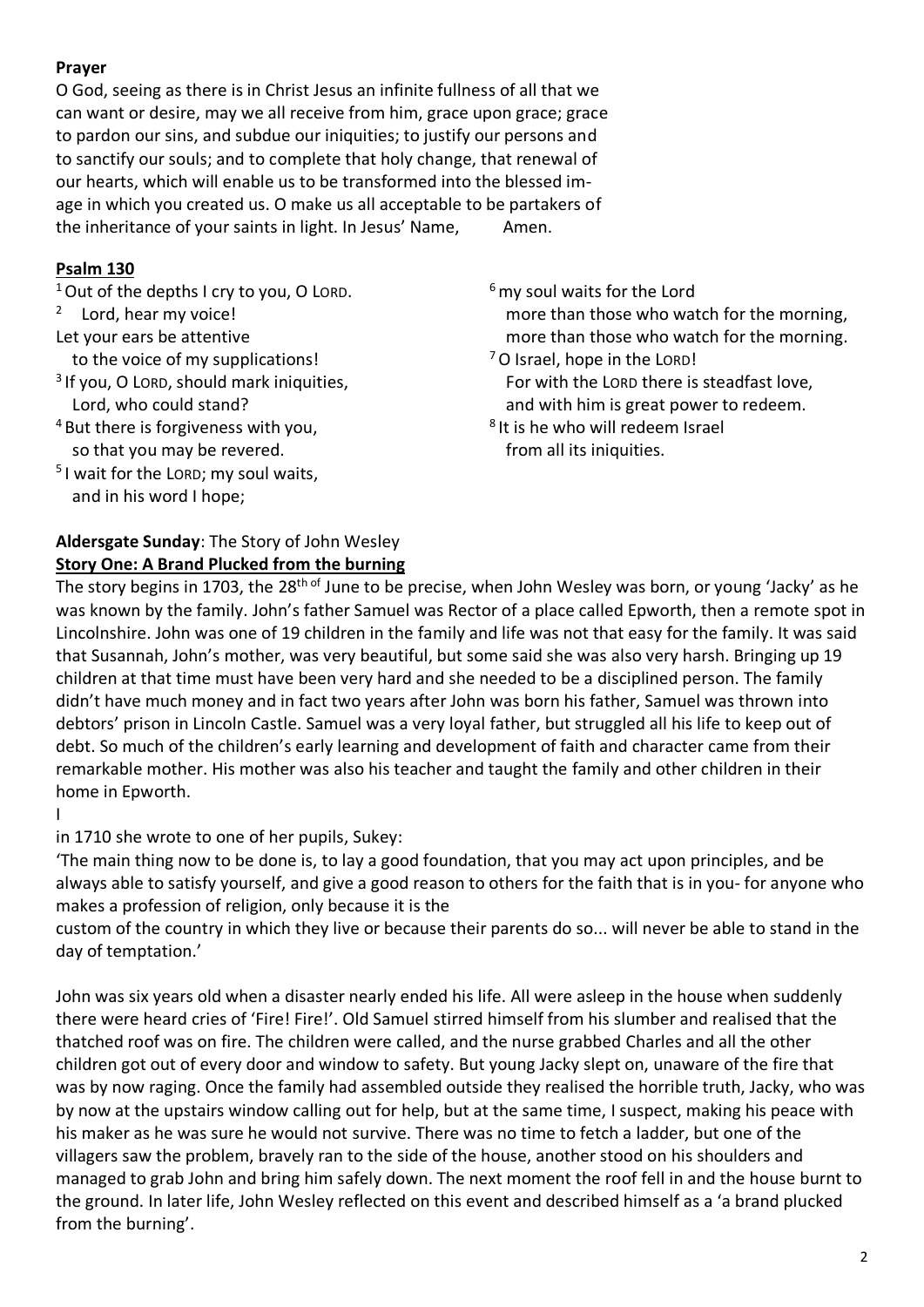So the Wesleys were homeless, but a kind parishioner took them in. It was suspected that the house was deliberately set on fire by some parishioners who did not like Samuel's preaching! Nowadays people either fall asleep or even now fast forward the sermon!!!

Susannah continued to be John's teacher until he was ten years old, when he managed to gain a place at Charterhouse School in London. For John this was a brand-new journey of learning that eventually led him in 1726 to Oxford University and the founding of "The Holy Club". But more of that later.

# **Hymn: Singing the Faith 364** <https://youtu.be/X-dEfvz6Vms>

O for a thousand tongues to sing my great Redeemer's praise, the glories of my God and King, the triumphs of his grace!

My gracious Master and my God, assist me to proclaim, to spread through all the earth abroad the honours of your name.

Jesus — the name that charms our fears, that bids our sorrows cease; 'tis music in the sinner's ears, 'tis life, and health, and peace.

He breaks the power of cancelled sin, he sets the prisoner free; his blood can make the foulest clean, his blood availed for me.

He speaks; and, listening to his voice, new life the dead receive; the mournful, broken hearts rejoice; the humble poor believe.

See all your sins on Jesus laid: the Lamb of God was slain; his soul was once an offering made that all may heaven gain.

In Christ, our Head, you then shall know, shall feel, your sins forgiven, anticipate your heaven below, and own that love is heaven.

*Charles Wesley (1707–1788)*

## **Susanna Wesley's Apron Prayer**

Help me, Lord, to remember that religion.....is not to be confined to the church, or closet, nor exercised only in prayer and meditation, but that everywhere I am in thy presence.

So may my every word and action have a moral content. May all the happenings of my life prove useful to me. May all things instruct me and afford me an opportunity of exercising some virtue and daily learning and growing toward thy likeness. Amen.

## **Story Two: A Heart Strangely Warmed**

John kept a diary while he was at Oxford and its worn-out pages tell the story of a young man who struggled to pay his way through university. He had very little to live on but needed some expenses such as money, for books, tea and sugar, as well as a horse so he sees his friends the Kirkhams in the Cotswolds! At Oxford he avoided all the drinking and rough behaviour and gathered around himself a group of likeminded people that were nicknamed 'The Holy Club'. He set his sole purpose to get closer to God. He was a very methodical person and not even sleep escaped this treatment. 'I found I wakened every night at around 12 or 1 and would lay awake for some time'. He put this down to his belief that he stayed too long in bed. He bought himself an alarm clock and set it to go off at 7am, then 6am, but he kept waking in the night, so he then set it for 4am and that did the trick! Until his dying day John got up at 4am. John finished at Oxford. His father wanted him to go back to Epworth and take over as Rector there, but by this time John had other plans. He had met General James Edward Oglethorpe who had the plan to take

10000 debtors from prison and transport them to North America to begin a new life and he wanted John to go with them as their Pastor. Charles, his brother was to join him too. Just before they were to sail their father Samuel died. Susannah insisted that they went rather than stay behind.

All this time John was struggling to find his own faith. The 'brothers Wesley' continued their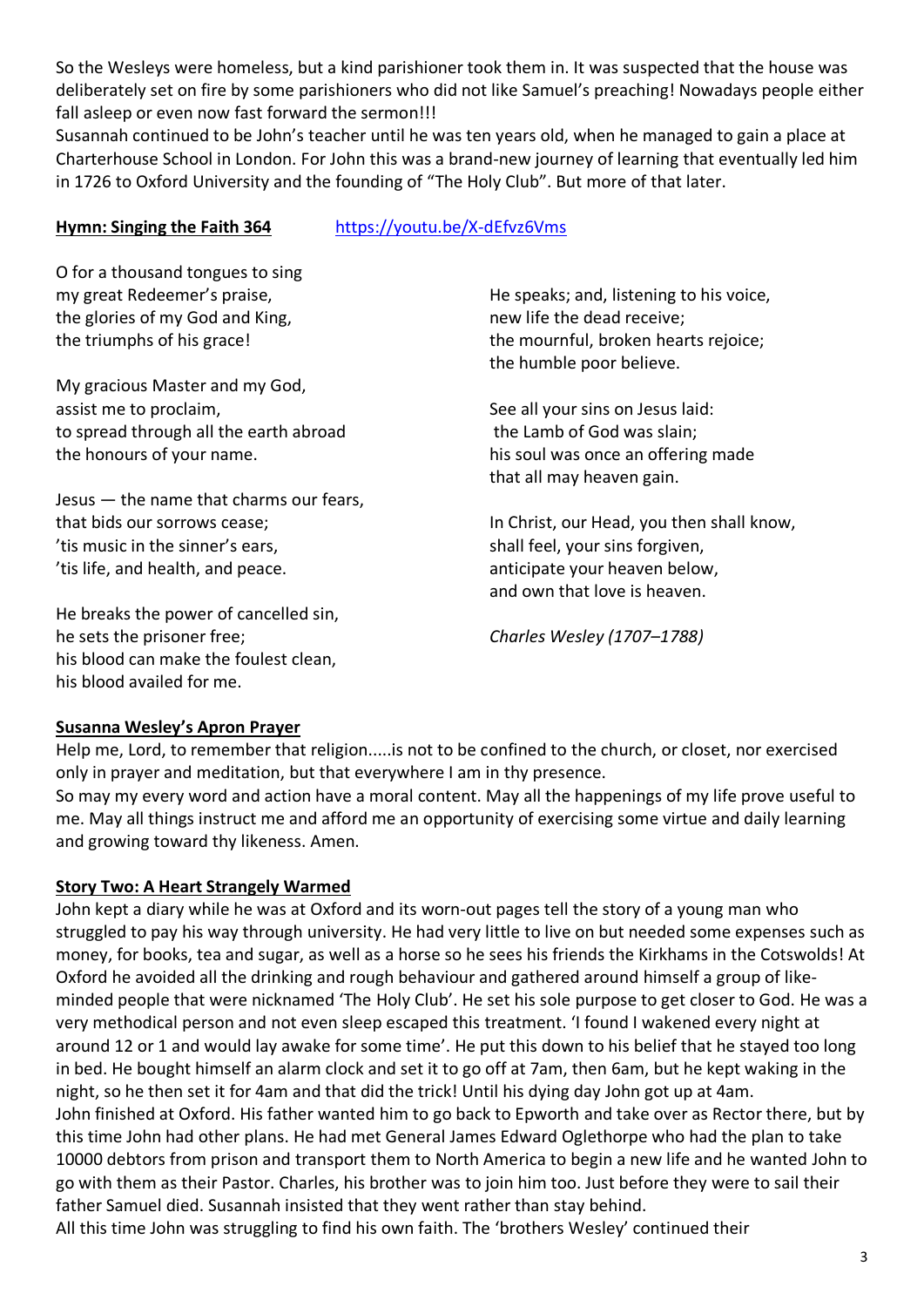strict religious practice on board ship. On board ship there was a religious group, a German group of Moravians. John was so impressed by their Christian witness. They were humble, forgiving. They even willingly took on the lowest of jobs that the English travellers refused to do. Their loving saviour had done more for them' they said. As they were sailing a great storm brewed up. The mainsail was split in two and huge waves came overboard. There was a very real chance that 'the brand plucked from the burning' would be drowned at sea! They survived, but the calm influence of the Moravians lived with John and Charles to the end of their days.

There are many stories to tell about the adventures John and Charles had in America, but not time to do them justice.

Instead, we move forward a few years. They had returned from America on 1st February 1738. John was now living with inner turmoil. He has seen and lived among the Moravians, but he felt he simply did not have their relationship with God. He remembered the words of the Moravian Peter Boehler who told him to 'preach faith until you have it and then, because you have it ... you will preach faith'. He began a small religious community and began preaching in the churches, telling them about 'the love of God for all'. This did not go well! Eventually the doors of churches were shut to him. 'Sir, you must preach here no more.'

Then on May 24th, 1738 he opened his bible at about five in the morning and came across these words, "There are given unto us exceeding great and precious promises, even that ye should partakers of the divine nature." He read similar words in other places.

That evening he reluctantly attended a meeting in Aldersgate. Someone read from Luther's Preface to the Epistle to Romans. About 8:45 p.m. "while he was describing the change which God works in the heart through faith in Christ, I felt my heart strangely warmed. I felt I did trust in Christ, Christ alone for salvation; and an assurance was given me that He had taken away my sins, even mine, and saved me from the law of sin and death."

John had found the faith that he so desperately wanted.

And can it be that I should gain an interest in the Saviour's blood? Died he for me, who caused his pain? For me, who him to death pursued? Amazing love! How can it be that thou, my God, shouldst die for me?

'Tis mystery all: the Immortal dies! Who can explore his strange design? In vain the first-born seraph tries to sound the depths of love divine. 'Tis mercy all! Let earth adore, let angel minds enquire no more.

### **Hymn: Singing the Faith 345 <https://youtu.be/sQeIGbKqiw8>**

He left his Father's throne above so free, so infinite his grace emptied himself of all but love, and bled for Adam's helpless race. 'Tis mercy all, immense and free; for, O my God, it found out me!

Long my imprisoned spirit lay fast bound in sin and nature's night; thine eye diffused a quickening ray — I woke, the dungeon flamed with light, my chains fell off, my heart was free, I rose, went forth, and followed thee.

No condemnation now I dread; Jesus, and all in him, is mine! Alive in him, my living Head, and clothed in righteousness divine, bold I approach the eternal throne, and claim the crown, through Christ, my own. *Charles Wesley (1707–1788)*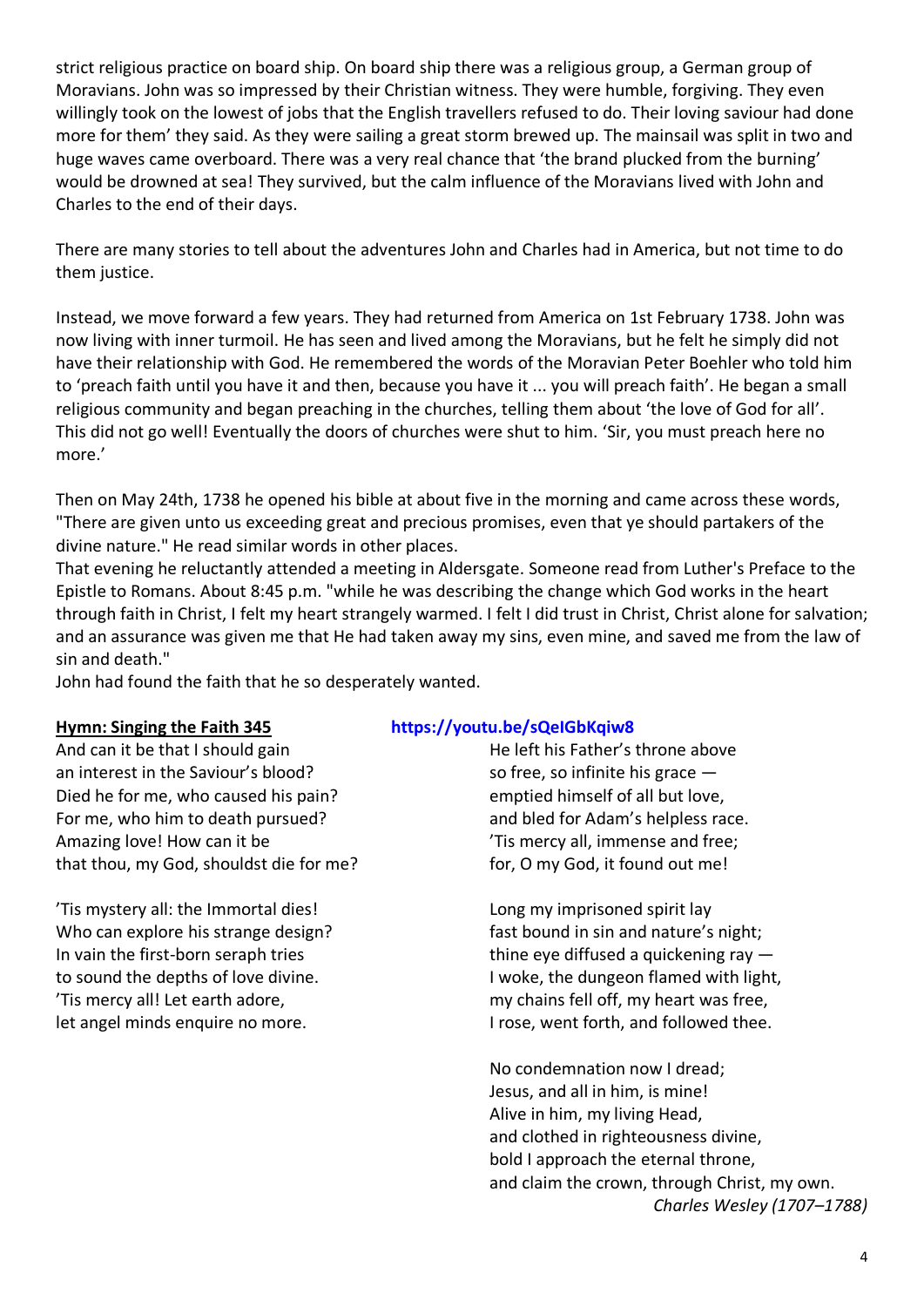## **Reading: Philippians 2**

If then there is any encouragement in Christ, any consolation from love, any sharing in the Spirit, any compassion and sympathy, make my joy complete: be of the same mind, having the same love, being in full accord and of one mind. Do nothing from selfish ambition or conceit, but in humility regard others as better than yourselves. Let each of you look not to your own interests, but to the interests of others. Let the same mind be in you that was in Christ Jesus, who, though he was in the form of God,

 did not regard equality with God as something to be exploited,

but emptied himself,

taking the form of a slave,

 being born in human likeness. And being found in human form, he humbled himself and became obedient to the point of death even death on a cross. Therefore God also highly exalted him and gave him the name that is above every name, so that at the name of Jesus every knee should bend, in heaven and on earth and under the earth, and every tongue should confess that Jesus Christ is Lord, to the glory of God the Father.

### **Story Three: The World is my Parish**

On Monday, 2nd April 1739, John preached his first sermon in the open air. It was reported that he stood on a mound in the brickfields outside Bristol to a crowd of about 3000. This was the beginning of his openair ministry. From then onwards he preached all over the

country. Being shut out of the churches did not stop him, wherever he went he would draw crowds of people wanting to hear his message of God's love for them all It is said that he travelled over 10,000 miles by horseback preaching his message. Sometimes it was received

well and sometimes not! On one occasion, a mill owner emptied the water from his mill into the millpond hoping that would stop the gathered crowd hearing John Preach.

John kept a diary throughout his life and is interesting to see how he told the story of his journeys, all over this country and abroad. He even made a few visits to the Nottingham area, although not while any of us were around!

Wesley also saw himself as a medical man, with considerably less success at this than at his preaching! He believed that drinking cold water and taking cold baths could cure most illnesses, but his suggestion of drinking chamomile tea for an upset stomach has survived. For asthma he prescribed dried toad, made into tablets; for a cold he suggested orange peel up your nostrils; for toothache... a clove of garlic in the ear and to cure an Ague, which is remarkably similar to the current covid 19, he suggested pills made out of cobwebs. Perhaps we could offer that as a suggestion?!? Perhaps not!

Despite his failed career as a medic, John Wesley's influence lives on. His exclamation that 'the whole world is my Parish' is a reminder of his passion and desire that the good news of Jesus was for everyone. Wesley preached where anyone would hear him. He was a passionate advocate for the abolition of slavery and saw that: "All need to be saved. All may be saved. All may know themselves saved. All may be saved to the uttermost."

In 1791 John preached the last of 42,000 sermons preached over 54 years. On his deathbed he was heard to sing some lines from one of his favourite hymns 'The best of all is; God is with us'

John carried his Field Bible on all his journeys, and this is now a very treasured item which is handed to the New President of Conference every year – they then have to give it back for safekeeping!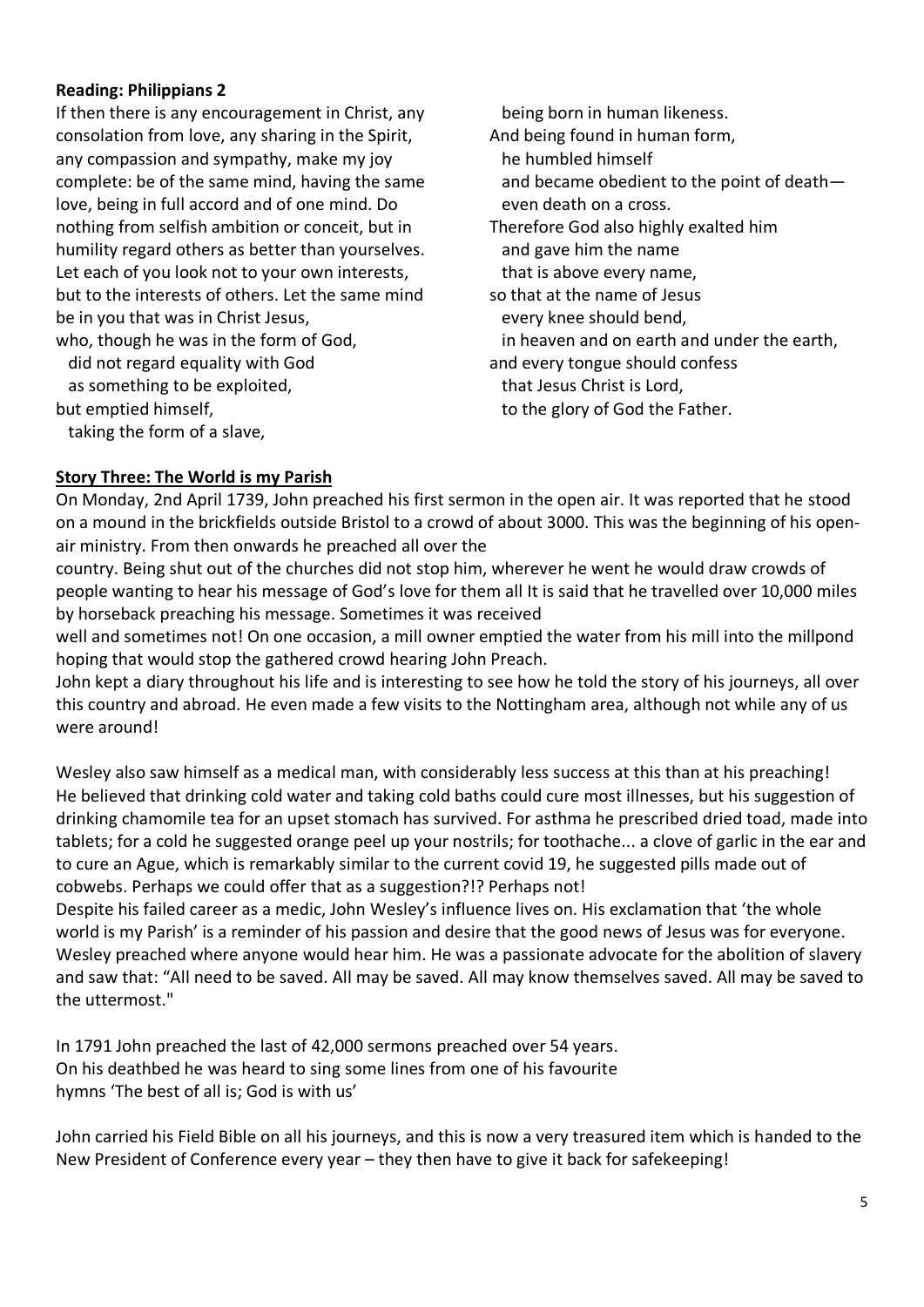It struck me that much of what our Circuit Ministers and Lay Employees and all those contributing to our Methodist way of life are doing is definitely following in John Wesley's footsteps. Many of our Lay Employees are Outreach Workers with some Pastoral Work. They are now communicating God's love through zoom, online, delivery of items for messy church, holiday clubs, craft work, café, choirs in libraries, online ventures, etc. Pastoral work is carrying on with telephone, letters and poems.

John Wesley broke with tradition and preached in the open air – our Ministers, Local Preachers and Lay Employees are now using modern technology to keep in touch and spread the love of God. They are not preaching in the open air but using today's method of spreading the love of God.

How can we spread the message of Christ to our communities? Now the lockdown is lifted, are we wanting to return to what we had before, and just revert to our previous way of life? Many of us have been enjoying listening to Sunday services in our own homes – do we want to go out in the rain and cold to go to a Church? Or will we rejoice in a new way of "being Church"? We need to face different challenges to John and Charles Wesley, but we all share the same mission.

# **The Covenant Prayer**

This prayer has been the prayer of Methodists since John Wesley himself. If you are able, take time to reflect on this beautiful version in song: [https://youtu.be/F3\\_TjhpK5OY](https://youtu.be/F3_TjhpK5OY)

I am no longer my own but yours. Put me to what you will, rank me with whom you will; put me to doing, put me to suffering; let me be employed for you, or laid aside for you, exalted for you, or brought low for you; let me be full, let me be empty, let me have all things, let me have nothing: I freely and wholeheartedly yield all things to your pleasure and disposal. And now, glorious and blessed God, Father, Son and Holy Spirit, And the covenant now made on earth, let it be ratified in heaven.

# **An adaptation of a prayer by John Wesley:**

Almighty God, in a time of great need you raised up your servants John and Charles Wesley, and by your spirit inspired them to kindle a flame of sacred love which leaped and ran, an inextinguishable blaze.

We pray today for all those who need to feel the warmth these flames of your love.

For those in sickness or sorrow today, we pray for the comfort of your Holy Spirit.

We pray for those who are dying this day, that they too may know the truth of Wesley's final words, Best of all God is with us.

Grant that all those whose hearts have been warmed at these altar fires of the love of God, being continually refreshed by your grace, may be so devoted to the increase of scriptural holiness throughout the land that in this our time of great need, your will may fully and effectively be done on earth as it is in heaven; through Jesus Christ our Lord. Amen.

# **The Lord's Prayer**

Use whichever version is your preferred wording